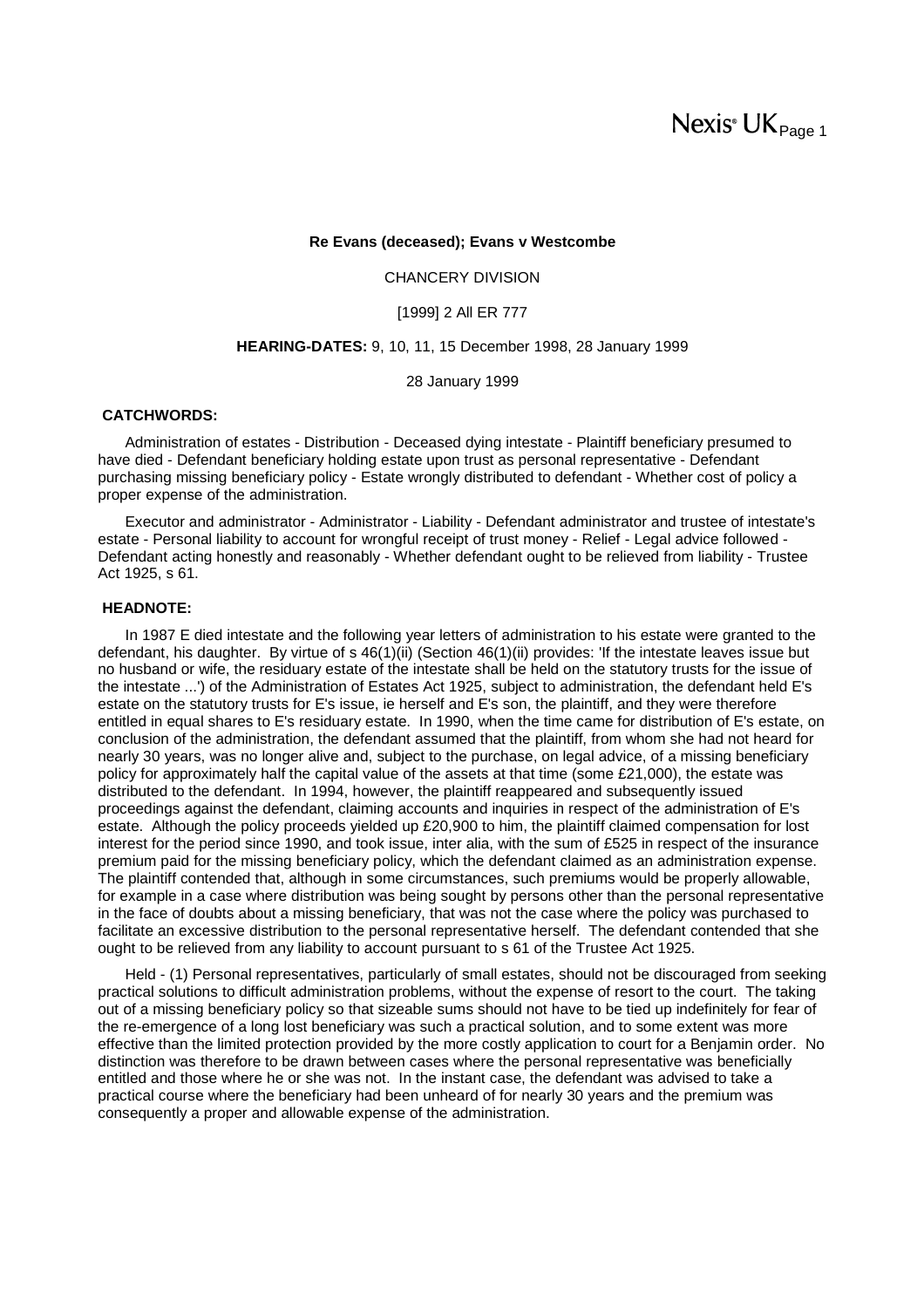(2) The mere fact that a personal representative had acted on legal advice would not automatically result in relief being granted under s 61 of the Trustee Act; it was important to have regard also to the nature of the estate, the circumstances of the defaulting representative and his or her actions in the light of the advice received. In the instant case, on the facts, the defendant had acted reasonably within the meaning of s 61. Moreover, although it would be wrong not to satisfy an interest claim by the plaintiff to the extent that it was capable of being realised out of a property derived from the deceased's estate which was still at the disposal of the defendant, fairness required no more of the defendant than that, and accordingly the court would relieve the defendant against the plaintiff's claim to interest to which he was otherwise entitled and/or to further accounts and inquiries to the extent that such claim could not be satisfied out of the proceeds of sale of that property; Marsden v Regan [1954] 1 All ER 475 considered.

# **NOTES:**

For the general expenses of administration, and the court's jurisdiction to grant relief from liability for breach of trust, see 17 Halsbury's Laws (4th edn) paras 1186, 1556.

For the Trustee Act 1925, s 61, see 48 Halsbury's Statutes (4th edn) (1995 reissue) 333.

For the Administration of Estates Act 1925, s 46, see 17 Halsbury's Statutes (4th edn) (1993 reissue) 335.

# **CASES-REF-TO:**

Allsop, Re, Whittaker v Bamford [1914] 1 Ch 1, [1911-13] All ER Rep 834, CA. Bartlett v Barclays Bank Trust Co Ltd (No 2) [1980] 2 All ER 92, [1980] Ch 515, [1980] 2 WLR 430. Benjamin, Re, Neville v Benjamin [1902] 1 Ch 723. Marsden v Regan [1954] 1 All ER 475, [1954] 1 WLR 423, CA.

# **CASES-CITED:**

Diplock's Estate, Re, Diplock v Wintle [1948] 2 All ER 318, [1948] Ch 465, CA; affd sub nom Ministry of Health v Simpson [1950] 2 All ER 1137, [1951] AC 251, HL. Ponder, Re, Ponder v Ponder [1921] 2 Ch 59, [1921] All ER Rep 164.

# **INTRODUCTION:**

By writ issued on 10 May 1996 the plaintiff beneficiary, David Ari Evans, brought an action against the defendant beneficiary and personal representative, Lilian Milona Westcombe, claiming accounts and inquiries in respect of her administration of the estate of David Kenneth Evans, deceased. The facts are set out in the judgment.

# **COUNSEL:**

Anna Clarke for the plaintiff; Henry Legge for the defendant.

#### **JUDGMENT-READ:**

Cur adv vult 28 January 1999. The following judgment was delivered.

**PANEL:** RICHARD McCOMBE QC SITTING AS A DEPUTY JUDGE OF THE HIGH COURT

# **JUDGMENTBY-1:** RICHARD McCOMBE QC

#### **JUDGMENT-1:**

RICHARD McCOMBE QC. A. INTRODUCTION

1. On 18 October 1987 David Kenneth Evans (the deceased) died intestate. The plaintiff and the defendant are his two children. Their mother, Helene Evans, from whom the deceased had been divorced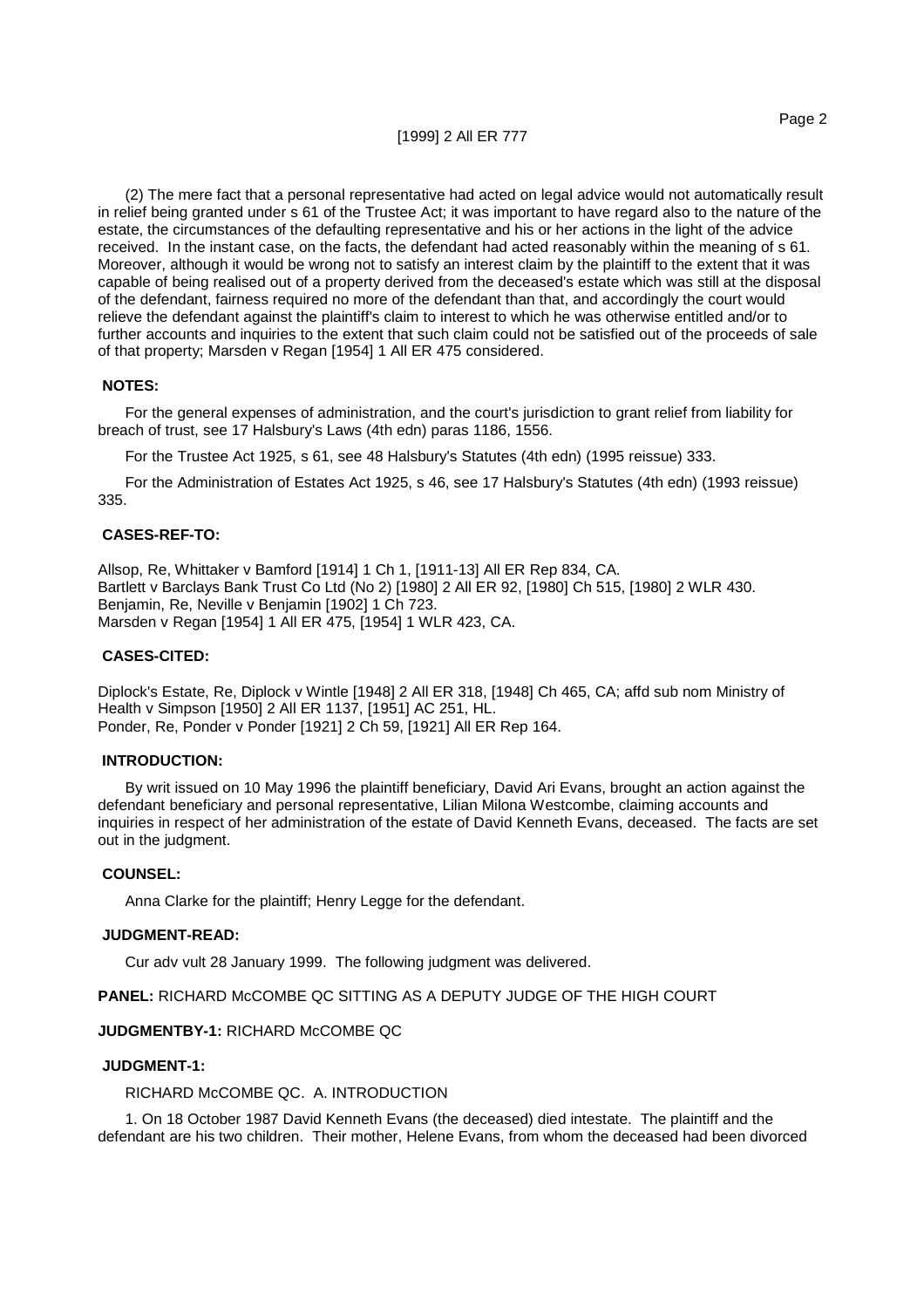on 28 November 1973, died on 19 October 1992. Letters of administration to the deceased's estate were granted to the defendant on 24 May 1988 out of the Principal Registry of the Family Division of this court. In these events, it is common ground that, subject to administration, the defendant held the deceased's estate upon the statutory trusts for the deceased's issue: s 46(1)(ii) of the Administration of Estates Act 1925. It is also common ground that the relevant issue are, and were at all material times, the plaintiff and the defendant and that they were, therefore, entitled in equal shares to the deceased's residuary estate.

2. In these proceedings, begun by writ issued on 10 May 1996, the plaintiff claims accounts and inquiries in respect of the administration of the deceased's estate in the circumstances which I now relate. Broadly, however, what has occurred is that, when the time came for distribution of the deceased's estate in 1990, on conclusion of the administration, the plaintiff was assumed by the defendant to be no longer living, and subject to the purchase of a missing beneficiary insurance policy for approximately half the capital value of the assets at that time (some £21,000), the estate was distributed to the defendant. The plaintiff reappeared in 1994. The policy proceeds have yielded up £20,900 to him, but he claims, essentially, to be compensated for lost interest in the period from 1990 to date. He also takes issue with four items of expenditure by the defendant which are claimed by her as administration expenses. I shall deal with these in more detail later.

#### B. FACTS

3. The deceased's family originally came from Wales. The deceased met his wife, who was Greek, during the war years. They married in Athens on 20 October 1945. The defendant was born on 11 August 1946 and the plaintiff was born on 7 October 1949. It appears that the deceased and his wife separated shortly after the plaintiff's birth, although they were not divorced until 1973. Upon the separation, the plaintiff and the defendant continued to live with their mother in various flats in north London, all of which were, however, within the fairly close vicinity of the house owned by the deceased's parents, the grandparents of the present parties (the grandparents), at 101 Broadburst Gardens, London NW6, where the deceased then went to live. In the 1950s, in these circumstances, the plaintiff and defendant continued to see the deceased regularly. They went to school in Hampstead and visited Garnant in Wales with the deceased and the grandparents during some of the school holidays. It appears, however, that theirs was not a happy childhood and that the mother favoured the plaintiff, while the deceased and his parents favoured the defendant. The defendant testified to regular beatings at the hands of her mother.

4. In about 1959, however, there was a most unfortunate incident in which it appears that the plaintiff showed violence to the defendant in a serious manner, with the result that the grandparents and the deceased decided to send the defendant to a private boarding school. This duly occurred and, during school holidays, the defendant either lived with the grandparents or frequently travelled to Wales to stay with relations or close friends. It appears that the grandparents became increasingly protective towards her. In 1962 the defendant was told by the grandparents that a further row had occurred with the parties' mother and that all contact with her had ceased. It appears that from this time onwards the defendant did not see or hear from the plaintiff again until 1994. The defendant told me that she also lost contact with her mother at this time. This, however, was disputed and I return below to my findings of fact in this regard. For his part, the deceased also continued to live with his parents in London until 1984 at which stage he began to spend more and more time in Wales and ultimately moved there permanently. At the time of his death he was living at Folland Road in Garnant.

5. The defendant told me, and I accept it, that her grandparents had told her that, in about 1975 or 1976, they had tried to find the plaintiff, but without success. She believed that they had consulted solicitors, called Gasters, about the problem. Her grandmother told her that she had heard at this time that the plaintiff might possibly be in Germany, but that she (the grandmother) was convinced that the plaintiff was dead. From this time, the defendant lived on in the growing belief that the plaintiff was indeed dead, although no further inquiries as to his whereabouts or fate appear to have been made in the years preceding the deceased's death.

6. From 1975 to 1978 the defendant lived in a flat near to her grandparents. In 1978 she had married Mr Westcombe (whose witness statement, verified by affidavit, was admitted in evidence by consent) and shortly thereafter moved to the Islington area of north London. In 1983 the defendant gave birth to a daughter, Lydia. The defendant and her husband separated in 1991 and were subsequently divorced. At or about this time the defendant went to live with the grandparents at 101 Broadhurst Gardens to look after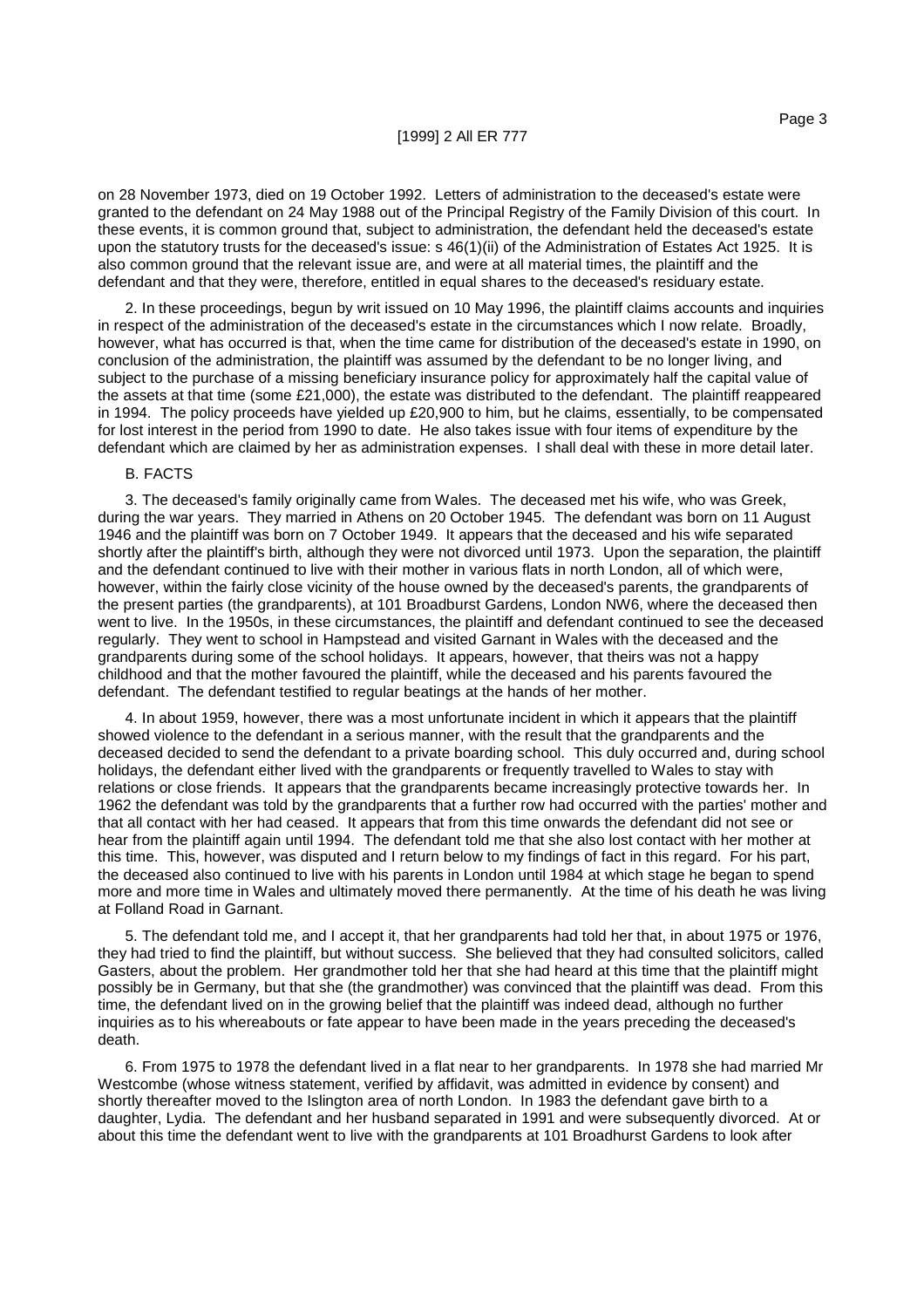them. They both died in 1984, which, as I have said, was the year in which the deceased began to spend an increasing amount of his time in Wales.

7. In fact, unbeknown to the defendant, the plaintiff continued to live with his mother at various addresses in London, until 1975, when he married. The mother, at all material times, worked as a home help in the employment of the local authority. There was a dispute between the parties as to the extent of their mother's knowledge of the English language. The plaintiff said that she never mastered English and could not read or write it; he himself spoke Greek to her from a time, between when he was aged eight and sixteen, when he himself had learnt some Greek. The defendant, on the other hand, said that she recalled her mother filling in a form as to the hours she had worked for her local authority employers, the form obviously being made out and filled in in English. She also recalled her mother habitually reading the News of the World newspaper in bed on Sunday mornings. From what I have already related it is obvious that in the early years, before the plaintiff learned some Greek, the language of communication with the mother must have been English. I found the defendant's evidence more satisfactory on this point and, so far as it is material, I find that the parties' mother could speak adequate English for everyday purposes and was able to read and write the language moderately.

8. The plaintiff's career was in foreign exchange dealing and he has moved home regularly throughout his adult life according to the calls of that career. Between 1975 and 1977 he lived at Horley in Surrey. Between 1977 and 1989 he lived in Dusseldorf and Hamburg in Germany. From 1980 to 1982 he was at Horley again, and since then he has lived at various addresses in Cornwall. He kept in touch with his mother, until her faculties declined and she was received into local authority accommodation in the last years of her life. She died on 19 October 1992. He had no contact with the deceased from the time of the rift in the early 1960s until the deceased's death in 1987. In uncontested evidence, given on affidavit, several family friends from Wales and London testified to knowing the deceased, the defendant and the grandparents and also stated that that part of the Evans family appeared to have lost contact with the plaintiff from the early 1960s. A schoolfriend of both the plaintiff and the defendant, now Mrs Lawrence, gave evidence that she had kept up with many schoolfriends and often inquired of them what had become of the plaintiff, but none of them appeared to know what had become of him.

9. The plaintiff told me that his mother claimed that she knew where his sister lived and that they had met in shops in the area of their home. Mrs Lawrence told me that she had met the mother by chance in the street in London, in about 1982. Mrs Lawrence inquired about the plaintiff but Mrs Evans became abusive and Mrs Lawrence broke off the conversation. Mrs Lawrence reported this to the parties' grandmother but was specifically asked by her not to say anything of this to the defendant, because her mother had 'given her such a hard time'. The plaintiff said that in **1986** he asked his mother to pass on a message to the plaintiff to the effect that he would like to meet her. He said that the reply came back from his mother that the defendant did not want to see him. He also said in cross-examination that on two occasions, in 1981 and 1987 respectively, he had delivered personally two letters, addressed to his sister, to the house at Broadhurst Gardens where he knew that the grandparents had lived. He said he had had no reply. Clearly, the delivery of such letters was of some importance in this case. However, no mention was made of them in the plaintiff's witness statement. The defendant denied receiving any such letter from the plaintiff. I accept her evidence in this respect. The omission of this important material from the plaintiff's witness statement, in a case that appears to me to have been otherwise scrupulously prepared by his solicitors, gave me doubts as to the reliability of his evidence in this respect, and also in other areas where his evidence came into conflict with that of the plaintiff. The defendant, on the other hand, appeared to me to be careful and consistent in her evidence in this and in other respects. I find, therefore, that the plaintiff did not deliver the two letters that he claimed to have delivered to Broadhurst Gardens.

10. The defendant told me in evidence that she had no contact with her mother from 1962 onwards. The plaintiff, however, said in his witness statement of 8 April 1998 that, after his mother's death, he found among her papers a photograph of the defendant's daughter, Lydia, taken at a time when he took the girl to be about four years old. Thus, he concluded that the defendant and her mother must have been in contact in about 1987. The papers, he said, had been sent to him by the social services department that had been caring for his mother. He said that, on a visit to Wales in 1994, he had met a Mrs Scourfield, whom he described as the sister of a friend of his. He said that Mrs Scourfield had produced a picture like the one referred to in his statement. This caused him to look again at his mother's papers on his return to Cornwall and there he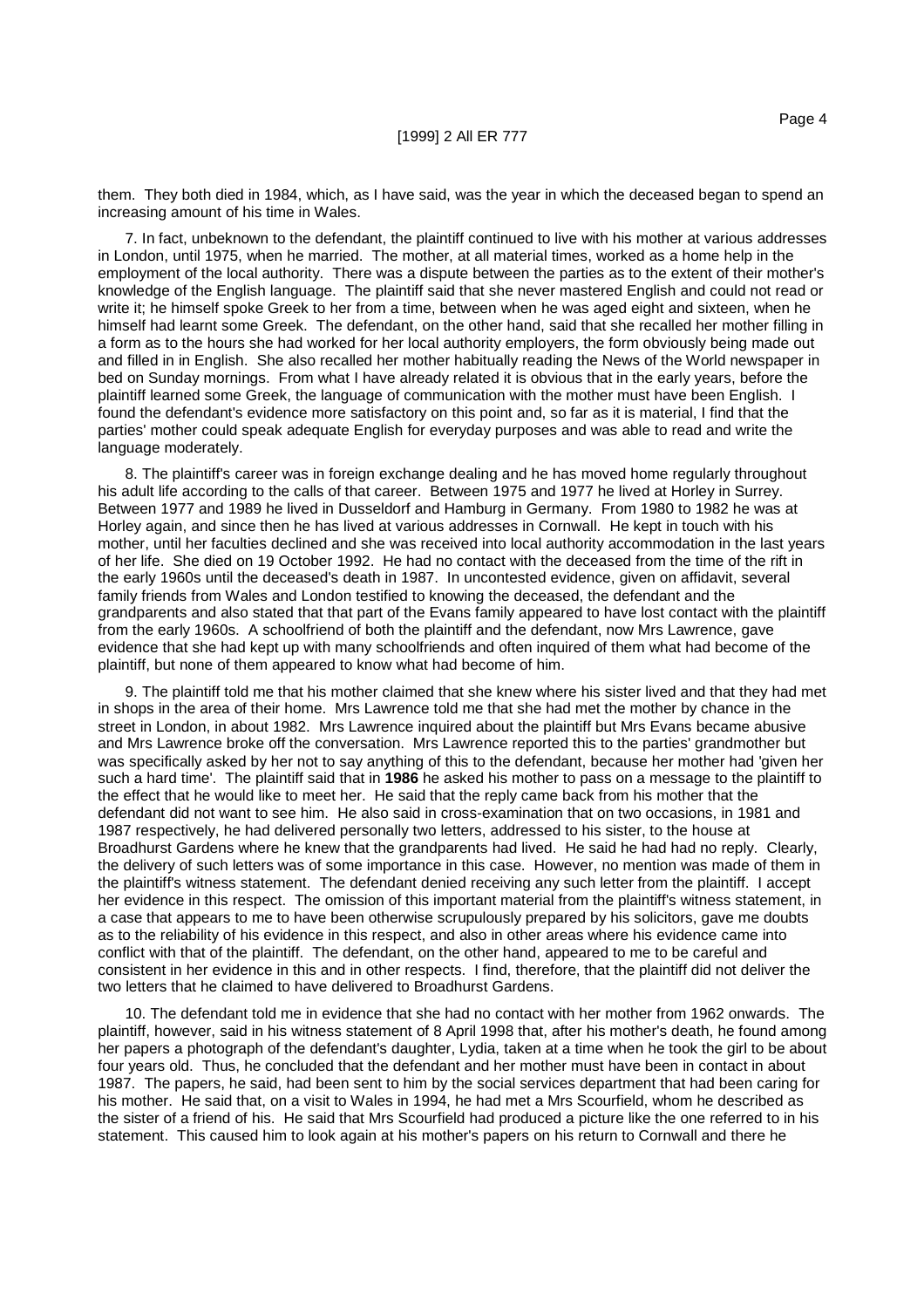found the photograph produced in evidence. No mention was made of the existence of this photograph in correspondence between solicitors in April 1997 when the alleged contacts between the mother and the defendant were being debated between the parties' advisers. The plaintiff did accept that he had stayed with Mrs Scourfield for one night during 1997. He said that he did not recall whether or not he had stayed with her at Christmas 1997, but that he might have done. He said that he had only seen her twice in the period since 1994.

11. The defendant told me that she had not seen the photograph before it was supplied with the plaintiff's witness statement. She recognised it, however, as a photograph of her daughter, which she believed must have been taken in about 1985. She recognised the chair in which the little girl was sitting and the ashtray shown on one of the arms of that chair: they were items she remembered seeing in Mrs Scourfield's flat. At that time, said the defendant, she had travelled to Wales for a job interview and had left Lydia with Mrs Scourfield to be looked after. In the photograph Lydia is shown holding some cards and the defendant recalled Mrs Scourfield having commented upon the mess that Lydia had made with the cards on the day in question. In cross-examination she was firm that she had not sent a copy of this photograph to her mother. Mrs Scourfield was not called and the plaintiff's counsel made the point that no challenge to his client's evidence on this had been intimated until he was being cross-examined.

12. The plaintiff's evidence about his contact with Mrs Scourfield, however, was hesitant and in parts, to my mind, evasive. Again, I found his evidence unsatisfactory in this area of the testimony. Accordingly, I do not find it sufficiently cogent to cast doubt on the defendant's evidence that she had no contact with her mother from 1962 onwards: I accept her evidence on the point.

# C. THE ESTATE AND ITS ADMINISTRATION

13. The deceased died on 18 October 1987 as a result of a traffic accident. The defendant instructed Gasters, the solicitors who she understood had been consulted by the grandparents in the 1970s, to act for her in obtaining a grant and to advise her in the administration of the estate. Within the firm, the matter was handled by Mrs Payne who was a probate partner with them from 1983 to 1989. Mrs Payne had also been consulted by the deceased in the weeks before his death with regard to the making of a will and an inquiry as to inheritance tax saving on a transfer of the Folland Road property to the defendant's daughter, Lydia. However, no conclusion, with regard to the proposed will or the transfer of the property, had been reached prior to the death.

14. It is clear to me that the defendant put her complete trust in Mrs Payne to advise her as to what was appropriate to do in the circumstances surrounding her family background and the deceased's intestacy. Mrs Payne gave evidence before me and said that, not unnaturally, she did not recall details of conversations with the defendant at this time but she did recall advising the defendant about the relevance of her mother's position and that of her brother in the light of the intestacy. Mrs Payne's view, no doubt rightly, was that, if the mother and the deceased had not been divorced, the mother would have been entitled to the grant and probably to the whole of the estate. She carried out a divorce search and discovered the decree absolute. She does not appear ever to have considered the mother, if still alive, as a potential source of inquiry as to the whereabouts of the plaintiff. Mrs Payne recalled being instructed that the plaintiff had disappeared completely and she stated that the defendant seemed certain that the plaintiff had died. Mrs Payne was told of the grandparents having made inquiries about the plaintiff during the 1970s, as I have already related.

15. So far as the plaintiff was concerned, the advice the defendant received was to advertise for him in the national press and, in July 1988, Mrs Payne instructed advertising agents to place advertisements 'in say two newspapers; we suggest one national paper and one local to the area in which our client has always lived'. The agents proceeded to advertise in the News of the World on 24 July 1988. They seemed to take the view that this was all that was appropriate and Mrs Payne recorded, in a letter to the defendant of 8 August 1988, that she was-

'surprised ... to learn that this was the newspaper in which it is customary to place such advertisements but ... was assured by the firm who deal with this sort of thing that this was in fact the case.'

In spite of the surprise expressed and her original instructions for advertisement in two papers, she took the matter no further. The only response received to the advertisement was from a firm of genealogists and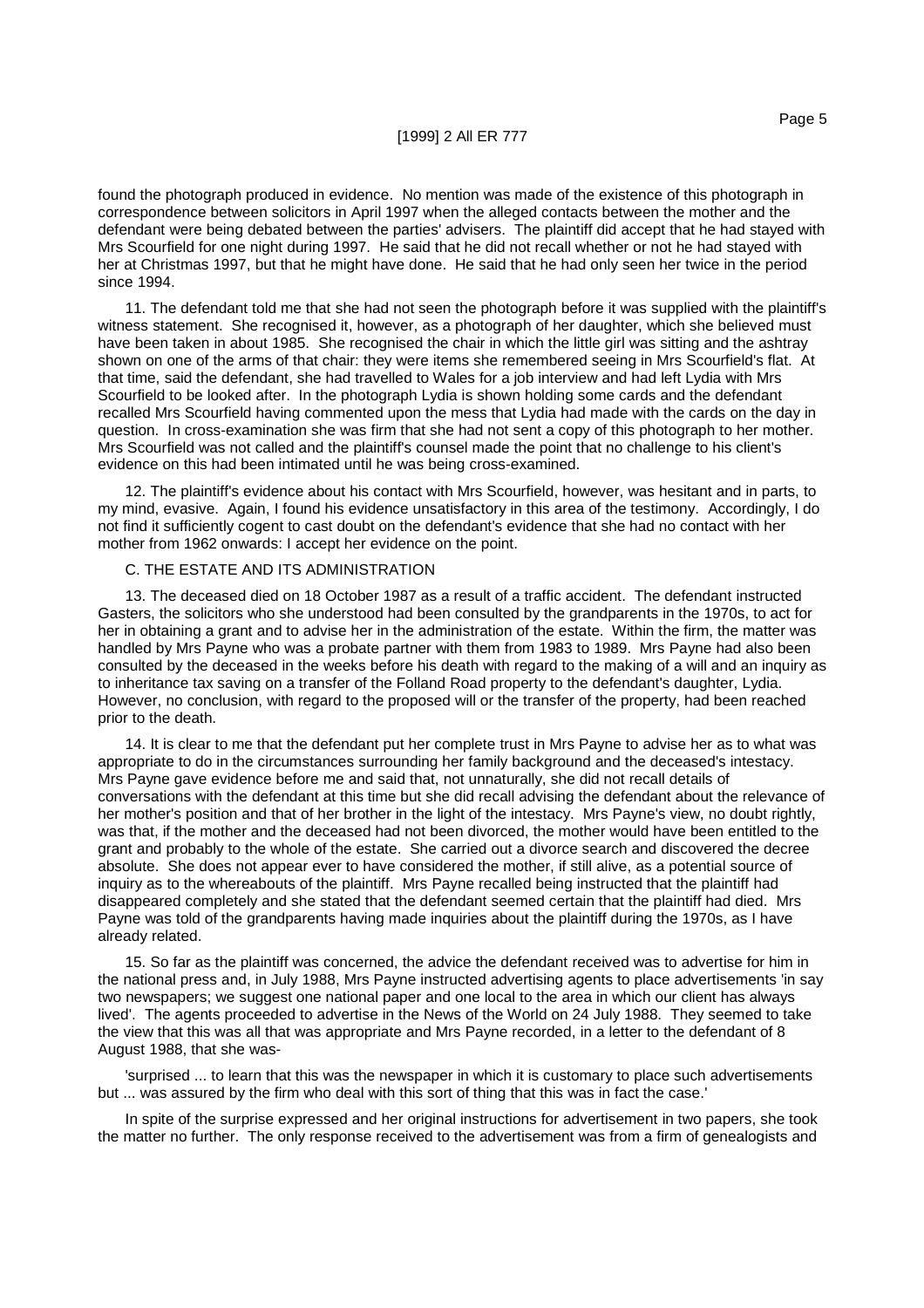probate researchers who offered to carry out inquiries as to the plaintiff's whereabouts on a contingency basis. Mrs Payne informed the defendant about this in a letter of 18 October 1988, but her advice was: 'I suggest that we now make enquiries about obtaining an indemnity insurance policy.' No further inquiries were made as to what had become of the plaintiff.

16. On behalf of the plaintiff, criticism was levelled against the defendant for the instructions given to Mrs Payne. It was said that Mrs Payne was given the impression that the plaintiff was dead without her being given any detail as to the basis of the defendant's belief. I do not think that criticism is justified. It seems to me that the defendant told her solicitor the facts as she understood them to be and looked to the solicitor to advise her as to what inquiries, or other steps, were required of her in the position in which she found herself. I am quite satisfied that the defendant would have followed any line of inquiry that Mrs Payne recommended as appropriate in all the circumstances and was not intending to dissuade Mrs Payne from giving her full advice on what to do in the unusual circumstances of this case.

17. On 8 May 1989 a missing beneficiary policy was duly effected with the Sun Alliance Insurance Group, and by letter dated 16 August 1989 Mrs Payne advised the defendant in the following terms:

'As we have now obtained the missing beneficiary indemnity policy there is no reason why the administration of your father's estate should not be completed. The Policy provides a limit of indemnity of £21,000 and as the initial value of the estate appeared to be less than £40,000 this should be more than adequate to meet your brother's share of the estate should he still be alive and make a claim ...'

No advice was given as to any potential claim to interest that might arise if the plaintiff reappeared after some years, as ultimately occurred. Very shortly after this Mrs Payne left Gasters and the winding up of the administration, by the distributions to which that I shall shortly turn, proceeded without further advice to the defendant as to what, if any, further steps were required to secure the plaintiff's interest.

18. By an account exhibited as LMW1 to an affidavit of the defendant sworn on 2 October 1997, the deceased's net estate was stated to have been worth £43,230769. The figures given for distributions, however, add up to some £500 more. In the absence of a satisfactory explanation from the defendant about the discrepancy, therefore, it seems to me that I should treat the higher figure (£43,730769) as the correct one. The account was provided pursuant to an order made in this action on 25 June 1997. These assets yielded up £27,230769 in cash, the freehold property at Folland Road, Garnant (treated as being worth £16,000) and personal effects valued at £500. The personal effects were retained by the defendant. The freehold property was assented in favour of her also and the cash was distributed as to £22,222796 to her and as to £5002773 to her daughter, Lydia. In effect, the whole of the deceased's residuary estate was distributed to the defendant or at her direction. Of the cash, £2,500 was paid to the defendant on 2 November 1988. The freehold property was vested in her in August 1990, the personal effects were retained at the same time and simultaneously the £5002773 was paid to Lydia Westcombe. The final payment of £19,727796 was made to the defendant on 26 September 1990.

19. The property at Folland Road remains unsold to this day in the hands of the defendant. It was valued shortly after the deceased's death at £16,000. The defendant told me that the property is thought now to be worth about £20,000. It has been on the market for sale for the last 18 months at £24,950. Two offers of £10,000 and £15,000 respectively have been received in that period. Each has been withdrawn. This may mean that the £20,000 estimate is rather optimistic.

#### D. THE ISSUES

20. Out of these events two principal issues arise. First, the plaintiff criticises the debiting of the estate with four items of expenditure charged or claimed to be chargeable to the estate account. Secondly, whereas the plaintiff contends that he is entitled to an account of income and profit of the estate in the defendant's hands or, alternatively, at his option interest, on his share of the capital of the estate from September 1990 to date, the defendant contends that she ought to be relieved of all such liability under s 61 of the Trustee Act 1925.

# E. EXPENSES

21. As I have said, four items of expenditure are challenged as improper charges to the estate. These items are: (1) a sum of £628763 said to be in respect of a bill owed by the defendant to her solicitors' in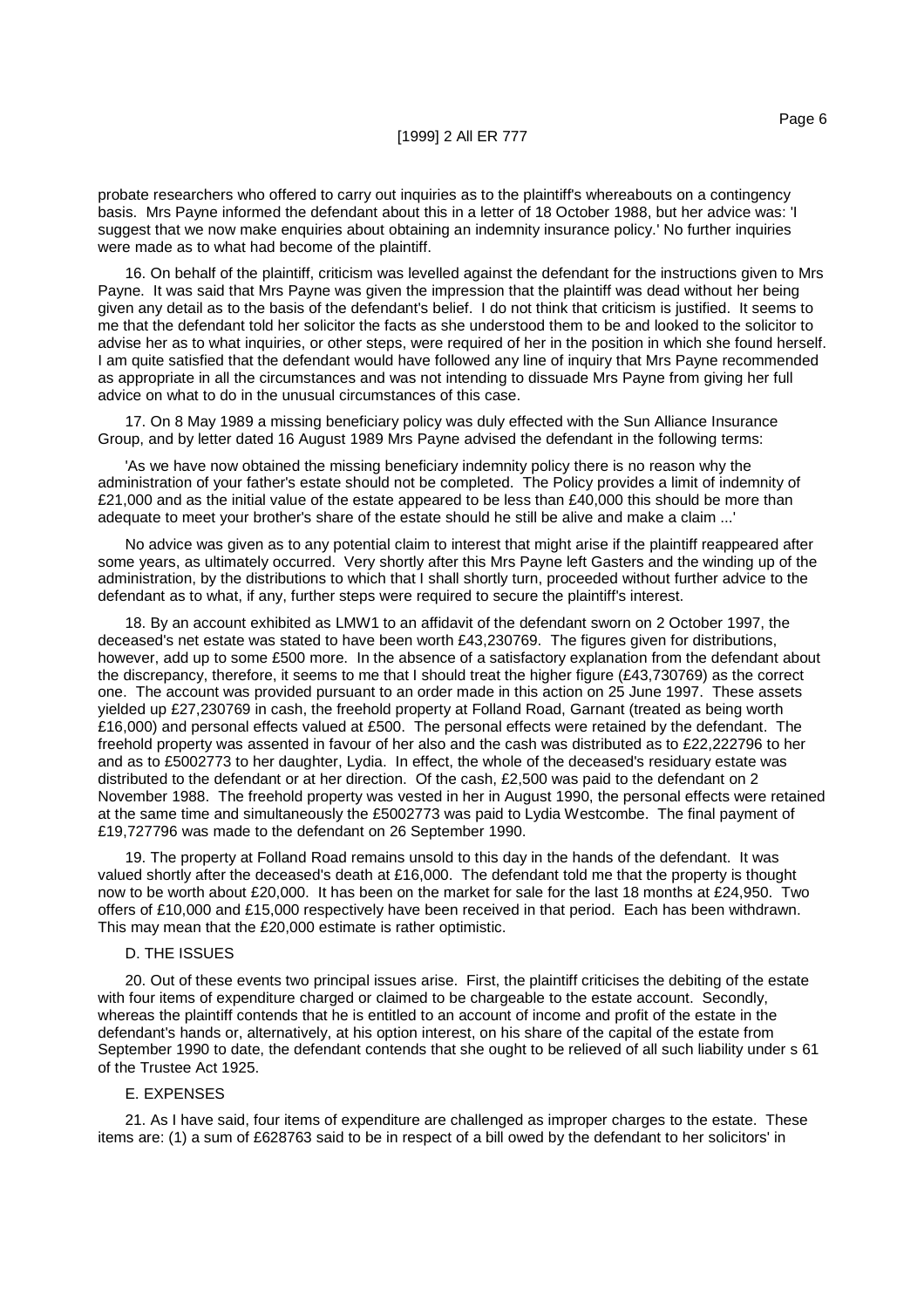respect of administration expenses incurred subsequent to the relevant period, between September 1994 and October 1995; (2) £525 in respect of the insurance premium paid to the Sun Alliance Insurance Group for the missing beneficiary policy; (3) a bill of £752750 from Gasters, rendered on 15 August 1990; and (4) a sum of £500, sought to be charged by the defendant, as an estimate of expenditure on items described by her in her affidavit of account as follows:

'These includes [sic] a payment I made to the vicar who attended the funeral to cover his fares ... insurance premiums paid to Legal & General in respect of Folland Road during the relevant period; fares; telephone charges; numerous oath fees; and other such miscellaneous items which to the best of my knowledge and belief totalled at least the £500 figure shown [in the account].'

I shall take these items in turn. In doing so, I take into account the definition of an administration expense to be found in 17 Halsbury's Laws (4th edn) para 1185, to which I was referred:

'The general principle is that the estate must bear the expenses incident to the proper performance of the duties of the personal representative as personal representative but not the expenses involved in the execution of the trusts which arise after the estate has been administered or an assent given ...'

(1) The £628763 bill from the defendant's solicitors

22. No more was said in evidence before me as to the nature of the work carried out which gave rise to this bill, other than the brief statement contained in the defendant's affidavit, which I have already quoted. In such circumstances, it is difficult to conclude precisely whether or not the charges are proper administration expenses. The period to which the account is said to relate is after conclusion of administration properly socalled and covers the early months after the re-emergence of the plaintiff. It would appear, therefore, that the expense falls outside the definition of administration expenses to which I have referred. Mr Legge, for the defendant, submitted however, that the expense should none the less be allowed as an expense properly incurred by his client, as a trustee. In my view, however, the defendant did not hold the policy or its proceeds upon trust for the plaintiff, or for anyone else. The policy proceeds were her money to do with as she pleased, but derived from a policy designed to protect her from liability to the plaintiff. I would, therefore, disallow this item as an administration expense.

(2) The £525 insurance premium

23. The plaintiff objects that this sum was indeed spent as a protection for the defendant against a claim for breach of trust and should not, therefore, be allowed as an administration expense. As I understood the closing submissions of Miss Clarke, for the plaintiff, on his behalf, she was prepared to accept that in some circumstances such premiums would be properly allowable, for example in a case where distribution was being sought by persons other than the personal representative in the face of doubts about a missing beneficiary. But, she submitted, this should not be the case where the policy is purchased to facilitate an excessive distribution to the personal representative herself. Mr Legge responded that it would have been open to the defendant to apply to the court for directions and/or for a Benjamin order (Re Benjamin, Neville v Benjamin [1902] 1 Ch 723) at far greater expense, the costs of which would have been properly allowable. It is to be recalled that such an order gives protection, if made as asked, to the personal representative but not to the beneficiary whose share has been wrongfully augmented at the expense of the late claimant. Should I, therefore, draw a distinction on the grounds submitted by Miss Clarke? There appears to be no authority on the point.

24. In my view, personal representatives, particularly of small estates, should not be discouraged from seeking practical solutions to difficult administration problems, without the expense of resort to the court. Further, in small intestate administrations, where frequently the representative will have a personal interest, sizeable sums should not have to be tied up indefinitely for fear of the re-emergence of a long lost beneficiary. The missing beneficiary policy does provide, at relatively small cost, a practical answer to such problems. Such a policy provides a fund to meet the claim of such a beneficiary in exoneration of the representative and of the overpaid beneficiary. The policy is to the advantage of all and is to some extent more effective than the limited protection provided by the more costly application to court for a Benjamin order. I am disinclined, therefore, to a draw distinction in this case between cases where the personal representative is beneficially entitled and those where he or she is not. It may be that circumstances will differ in future cases, but in my view the defendant was advised to take a practical course in circumstances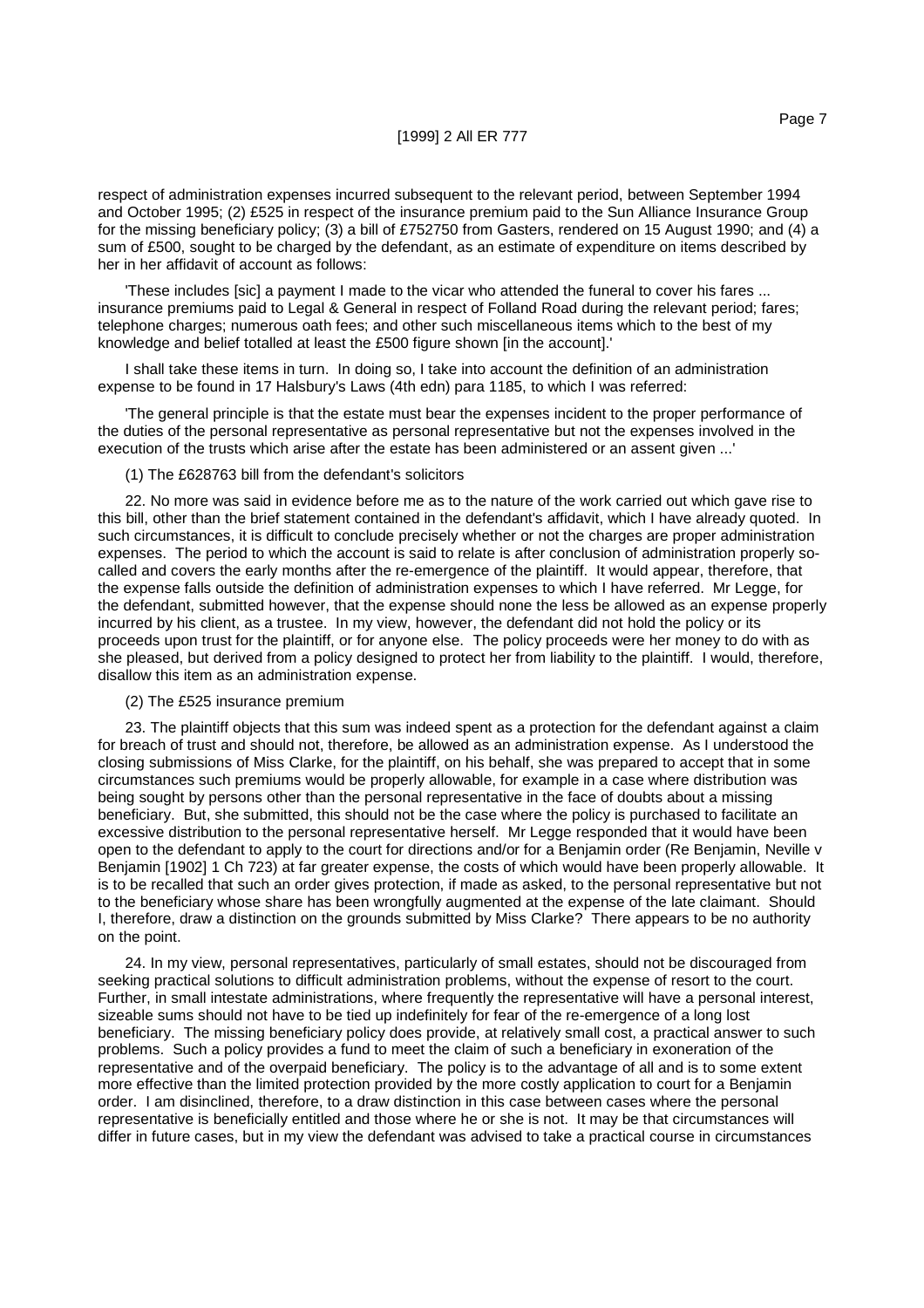where the beneficiary had been unheard of for nearly 30 years and to my mind the premium was a sensible and proper expense of this administration.

#### (3) The Gasters' bill for £752750 dated 15 August 1990

25. A copy of this bill appears at p377 of the bundle. The text of the bill may be treated as read into this judgment. Having regard to my view that the insurance policy was a proper expense of the estate, it seems to me equally that advice given as a preliminary to its being obtained ought similarly to be allowed. Other common items of estate administration are also covered, such as gathering in assets, correspondence in relation thereto and advertising costs. Those too should be allowed. However, I do not agree with Mr Legge that the legal expenses of wrongful distributions should be recoverable from the estate. The bill cannot be apportioned with exactitude and, therefore, I would allow to the defendant one half of it, namely £376725.

#### (4) The £500 for miscellaneous expenses

26. I accept the defendant's evidence as to the fact and nature of the expenses covered under this head. It would be surprising if an administration of this sort did not involve such costs, for which paperwork is not readily available. I would, therefore, allow them in total. It would be unfortunate to my mind if a personal representative's office was to be burdened with the vouching of such expenses by written evidence in every case.

# F. ACCOUNTS, INTEREST AND RELIEF UNDER S 61 OF THE TRUSTEE ACT 1925

27. Clearly, the estate has been wrongly administered and distributions have been wrongfully made to the defendant at the expense of the plaintiff. Absent relief under the Act, therefore, the plaintiff is entitled to a remedy to the extent that he has been underpaid with regard to his proper entitlement. Miss Clarke submits that that relief should be, at the plaintiff's option, an account of unpaid capital and an account of interest on all capital from the date on which it should have been received to the date of actual receipt or, alternatively, an account of income and profits actually received from trust property wrongfully received by the defendant. Miss Clarke also submits that the plaintiff is entitled to an inquiry into the value of the Folland Road property in the hands of the defendant. In my judgment, the normal form of relief would be of this nature, although it would obviously be regrettable, having regard to the sums involved, if these proceedings and this trial merely led the plaintiff to proceed with further accounts in chambers. No doubt there could be adverse costs consequences to the plaintiff if he were to pursue further accounts which ultimately yielded less than such interest entitlement that he might have. The principal question is whether the defendant should be relieved from such liability under s 61. In addition, in respect of two payments in cash to the defendant, totalling £7,502773, the defendant also claims the benefit of s 21(2) of the Limitation Act 1980.

28. Before turning to interest, it seems to me that, logically, I should deal with the point arising under s 21 of the 1980 Act. This section provides, so far as relevant:

'(1) No period of limitation prescribed by this Act shall apply to an action by a beneficiary under a trust, being an action ... (b) to recover from the trustee trust property or the proceeds of trust property in the possession of the trustee, or previously received by the trustee and converted to his use.

(2) Where a trustee who is also a beneficiary under the trust receives or retains trust property or its proceeds as his share on a distribution of trust property under the trust, his liability in any action brought by virtue of subsection (1)(b) above to recover that property or its proceeds after the expiration of the period of limitation prescribed by this Act for bringing an action to recover the trust property shall be limited to the excess over his proper share. This subsection only applies if the trustee acted honestly and reasonably in making the distribution.

(3) Subject to the preceding provisions of this section, an action by a beneficiary to recover trust property or in respect of any breach of trust, not being an action for which a period of limitation is prescribed by any other provision of this Act, shall not be brought after the expiration of six years from the date on which the right of action accrued. For the purposes of this subsection, the right of action shall not be treated as having accrued to any beneficiary entitled to a future interest in the trust property until the interest fell into possession.'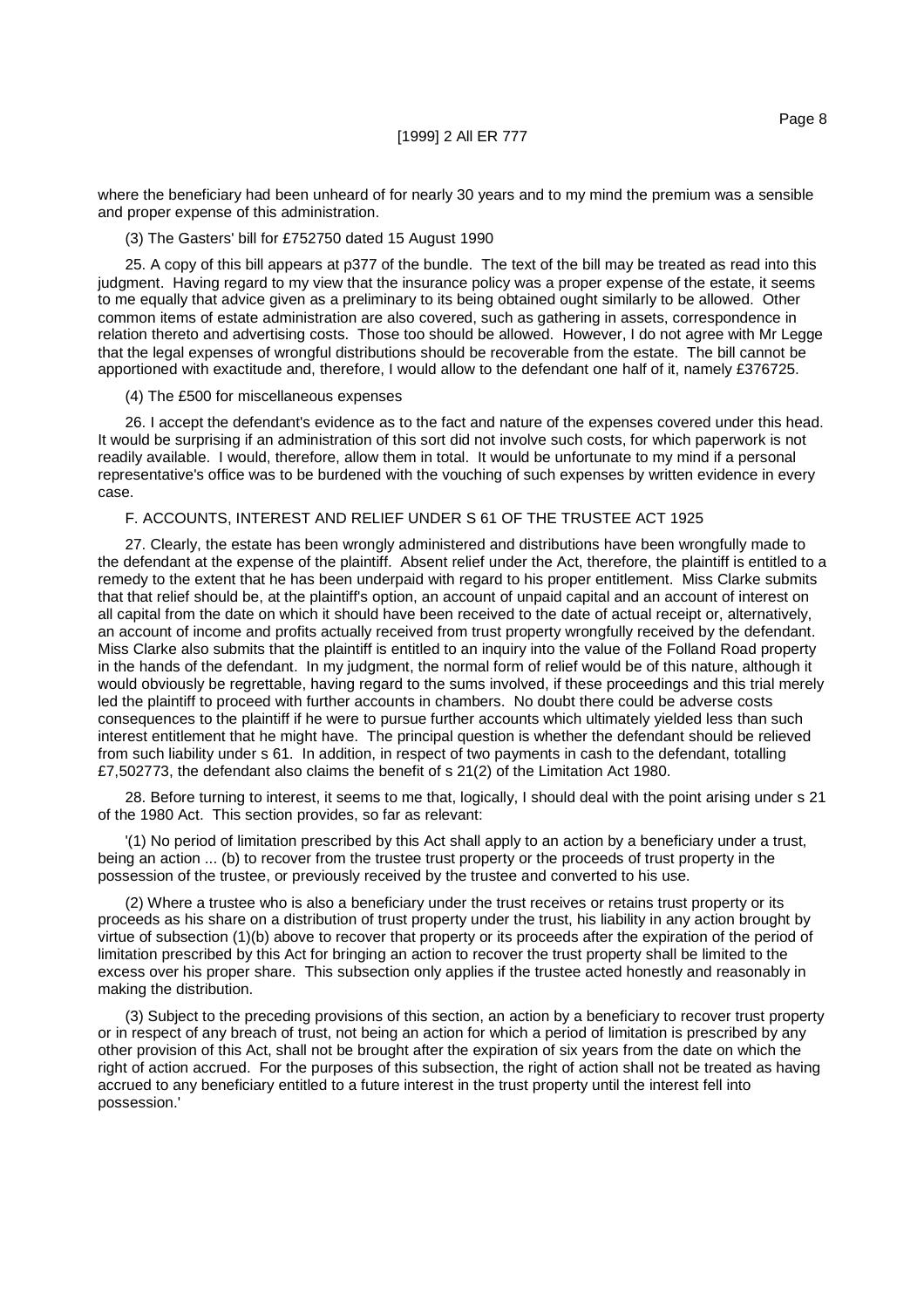By s 38(1) of the 1980 Act the word trustee has the same meaning as it has by virtue of s 68(1) of the 1925 Act, and therefore includes a personal representative. The distributions making up the £7,502773 that I have mentioned were (according to the defendant's account): (a) the sum of £5,002773 paid to an account for the benefit of Lydia Westcombe in August 1990 and (b) the £2,500 paid to the defendant on 2 November 1988. The writ in this action was issued on May 1996.

29. It is difficult to see how the section could apply to the August 1990 payment, made as it was within six years before the issue of the writ. However, Miss Clarke submits that, in any event, the cause of action in favour of her client in respect of recovery of trust property did not accrue until completion of administration in August or September 1990 and, therefore, that the primary limitation period had not expired with regard to either payment at the date of issue of the writ. Further, she submits that, on the facts of this case, her client's claim in any event does not exceed a claim against the defendant to recover more than the 'excess of her proper share'. This, says Miss Clarke, is not a case where a trustee has unwittingly distributed to other beneficiaries in addition to himself and cannot, therefore, provide additional protection to the defendant: see eg the note to s 21 in 24 Halsbury's Statutes (4th edn) 723. In my judgment, these two submissions of Miss Clarke are correct and s 21 does not, therefore, assist the defendant in this case.

30. I turn to the interest claim. By way of distribution the defendant has received, or has had transferred to her order, cash sums totalling £27,230769. She also received, unsold, the deceased's personal effects (estimated at £500) and the Folland Road property, treated in the defendant's account as worth £16,000, although in fact unrealised. There would appear to be no wrong done to the defendant, therefore, in using the figures in her own account to conclude that, by the end of September 1990, the plaintiff should have received cash or assets worth one half of £43,730769, plus the figure of £376725 disallowed, under this judgment, from the administration expenses claimed in schedule 4 to the account, ie a total of £44,106794. The half share would have been £22,053797. The plaintiff received (from the proceeds of the policy) £17,500 on May 1996 and £3,400 on 23 April 1997. That is £20,900 in total.

31. These figures would represent an underpayment of capital to the plaintiff of £1,153797. If interest were to be the plaintiff's remedy, it would, in my judgment, be payable on the unpaid capital entitlement from time to time from 26 September 1990 to the date of payment. Miss Clarke accepted that any interest payable should be simple and not compound.

32. As to the rate of interest, I was referred to Snell's Equity (29th edn, 1990) pp 288-289 and to Underhill's and Hayton's Law Relating to Trusts and Trustees (15th edn, 1995) pp 825-826. I have also read the passages in the latter work between pp 839-843. The rival contentions on rates of interest were (for the plaintiff) 1% above base lending rate from time to time and (for the defendant) some figure between 6%, said to be the rate payable on unpaid legacies, and the rate payable on special account, which, I was told, has fluctuated between 1475% and 8% in the relevant period. (On the plaintiff's counsel's calculations in her opening skeleton argument simple interest at 8% between 1 September 1990 and 9 December 1998 would have been £10,207.) In his judgment in Bartlett v Barclays Bank Trust Co Ltd (No 2) [1980] 2 All ER 92 at 98, [1980] Ch 515 at 547 (cited in Underhill and Hayton pp 825-826), Brightman LJ said that a proper rate of interest to be awarded in the absence of special circumstances was that allowed on special account. He observed that the high interest rates payable reflect and compensate for the continued erosion in the value of money by reason of galloping inflation. That case also involved a claim against professional trustees. In the circumstances of this case, involving the non-professional administrator of a small estate in times of more gentle inflation, equity is satisfied, in my judgment, by an award of interest at 8% in each relevant period. Thus, apart from s 61 of the 1925 Act, the plaintiff would be entitled to interest at that rate on unpaid capital from time to time in the period that I have mentioned.

33. The question remains as to whether and, if so, to what extent the defendant ought properly to be relieved from such a liability and/or from any liability to account pursuant to s 61.

34. Section 61 of the Trustee Act 1925 provides:

'If it appears to the court that a trustee, whether appointed by the court or otherwise, is or may be personally liable for any breach of trust, whether the transaction alleged to be a breach of trust occurred before or after the commencement of this Act, but has acted honestly and reasonably, and ought fairly to be excused for the breach of trust and for omitting to obtain the directions of the court in the matter in which he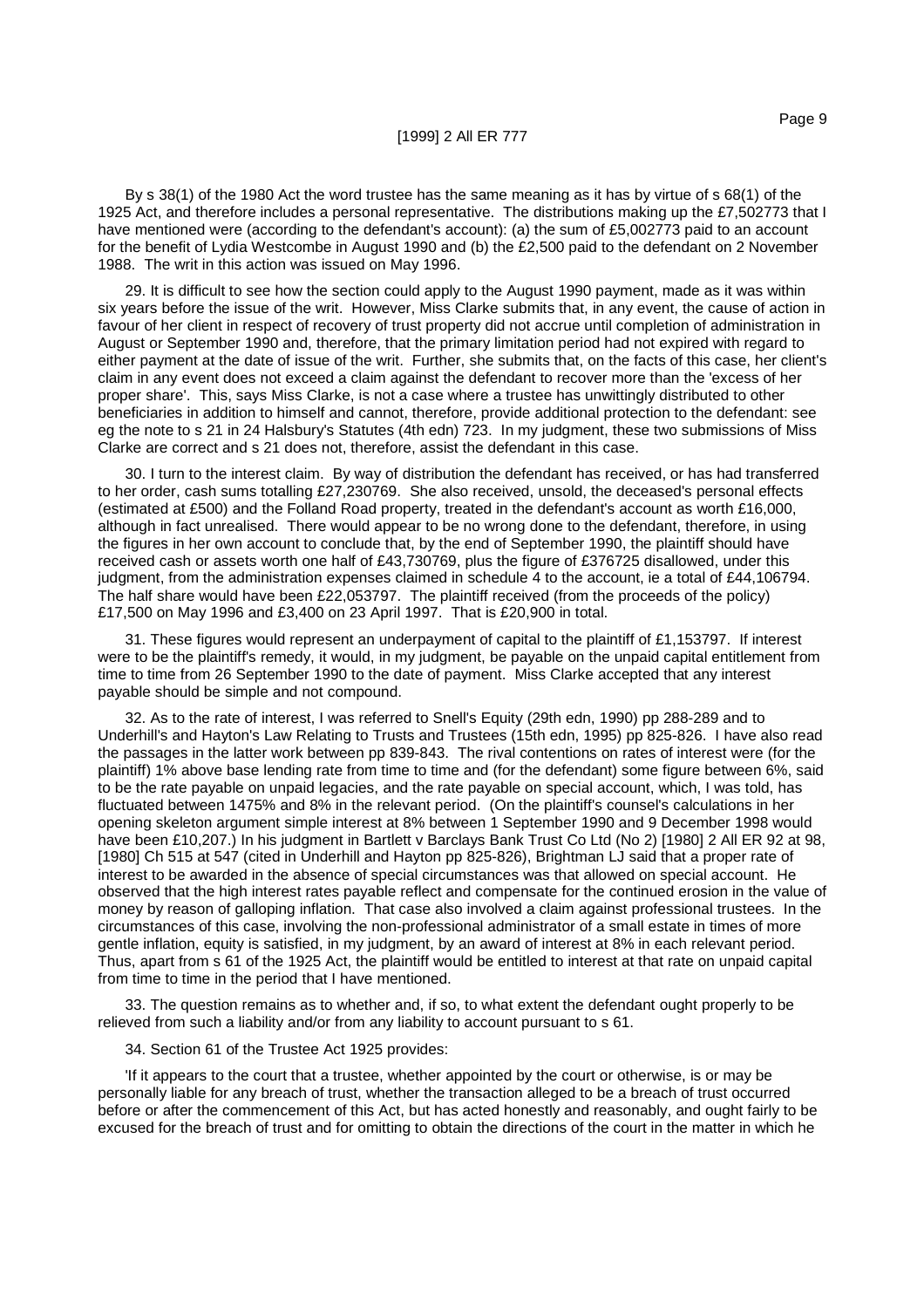committed such breach, then the court may relieve him either wholly or partly from personal liability for the same.'

35. It is not argued by the plaintiff that the defendant acted dishonestly. But, it is said that she did not act reasonably and that she ought not 'fairly to be excused'.

36. Miss Clarke's principal submission is that it is difficult to see how a trustee who receives property to which she has no beneficial entitlement and converts it to her own use could ever be properly relieved for the breach. She says that the policy cover was inadequate in making no provision for any potential interest liability; it was said that some such provision, perhaps to cover five years' interest, would have been more appropriate. It is also said that there was no reasonable ground for believing that the plaintiff was dead and that reliance on the ungrounded beliefs of friends and relations was misplaced and unreasonable. The total estrangement of the family factions was, says Miss Clarke, good reason to believe that the plaintiff was indeed alive, but merely avoiding contact with the defendant: it was not, she submitted, as if the plaintiff had last been seen disappearing into a burning building. In so far as legal advice is invoked in the defendant's aid, it is said that such advice was inevitably tainted by the inadequate instructions given by the defendant: this was not a case, like for example, Re Allsop, Whittaker v Bamford [1914] 1 Ch 1, [1911-13] All ER Rep 834, where the advice given by the solicitor was as to the technical legal meaning of an obscurely worded will.

37. I have already acquitted the defendant of the charge of giving inadequate instructions to her solicitor. As I have said, she placed the facts squarely before Mrs Payne and relied upon her for her advice. Just like the trustee in Re Allsop, she was relying upon her solicitor to guide her in the technicalities of administering an estate, although in this case the problem was as to what to do where the fate of one potential beneficiary was uncertain, and where (not to my mind irrelevantly) family and friends had had no idea of the plaintiff's whereabouts for some years. The correct actions of a personal representative in such circumstances are just as much a matter for technical legal guidance as the correct construction of a will. I bear in mind the points made by Cozens Hardy MR in the Court of Appeal in Re Allsop, Whittaker v Bamford [1914] 1 Ch 1 at 13, [1911-13] All ER Rep 834 at 839 and by Evershed MR in Marsden v Regan [1954] 1 All ER 475 at 482, [1954] 1 WLR 423 at 434-435. Those observations, are in my judgment, pertinent here. The judgment of Evershed MR in Marsden v Regan clearly shows that to act on legal advice is not a 'passport to relief' under s 61, but that it is important to have regard to the nature of the estate, the circumstances of the defaulting representative and his or her actions in the light of the advice received. This too was a relatively small estate, the representative was a lay person unaccustomed to problems of this nature who was at all times willing to abide by the advice of solicitors. In the end that advice led to some provision being made for the plaintiff's potential claims.

38. As for the contention that the defaulting trustee receiving the trust property should hardly ever be relieved under the Act, it seems to me that this would have more force if the defendant had simply ignored the potential claim and had pocketed the assets. In this case, the defendant did make provision for what she thought was the plaintiff's potential entitlement. She was never advised to consider interest. If she had been so advised, what would have been the proper sum for which to insure? Would five years or a longer or shorter period have been appropriate, in the light of the plaintiff's long absence? In the end, she was clearly advised that, having regard to the provision of the policy, she could proceed to distribute the estate. In the circumstances, in my judgment, the defendant did act reasonably. Ought she fairly to be excused and, if so, to what extent?

39. No submissions were advanced to me that the defendant was impecunious or otherwise could not meet any liability that might arise in the action. However, the figures quoted above indicate that the potential liability is not entirely negligible. Further, there remains in the defendant's hands a property, derived from the deceased's estate, which, while not of the most desirable quality, was professionally valued at £16,000 in 1987 and which has attracted two offers of purchase. It must clearly be of some substantial value in relation to the amount of any interest liability in this case. In any case, it would be wrong, in my view, not to satisfy an interest claim by the plaintiff to the extent that it is capable of being realised out of a property derived from the deceased's estate which is still at the disposal of the defendant. However, as I see it, fairness in this case requires no more of the defendant than that.